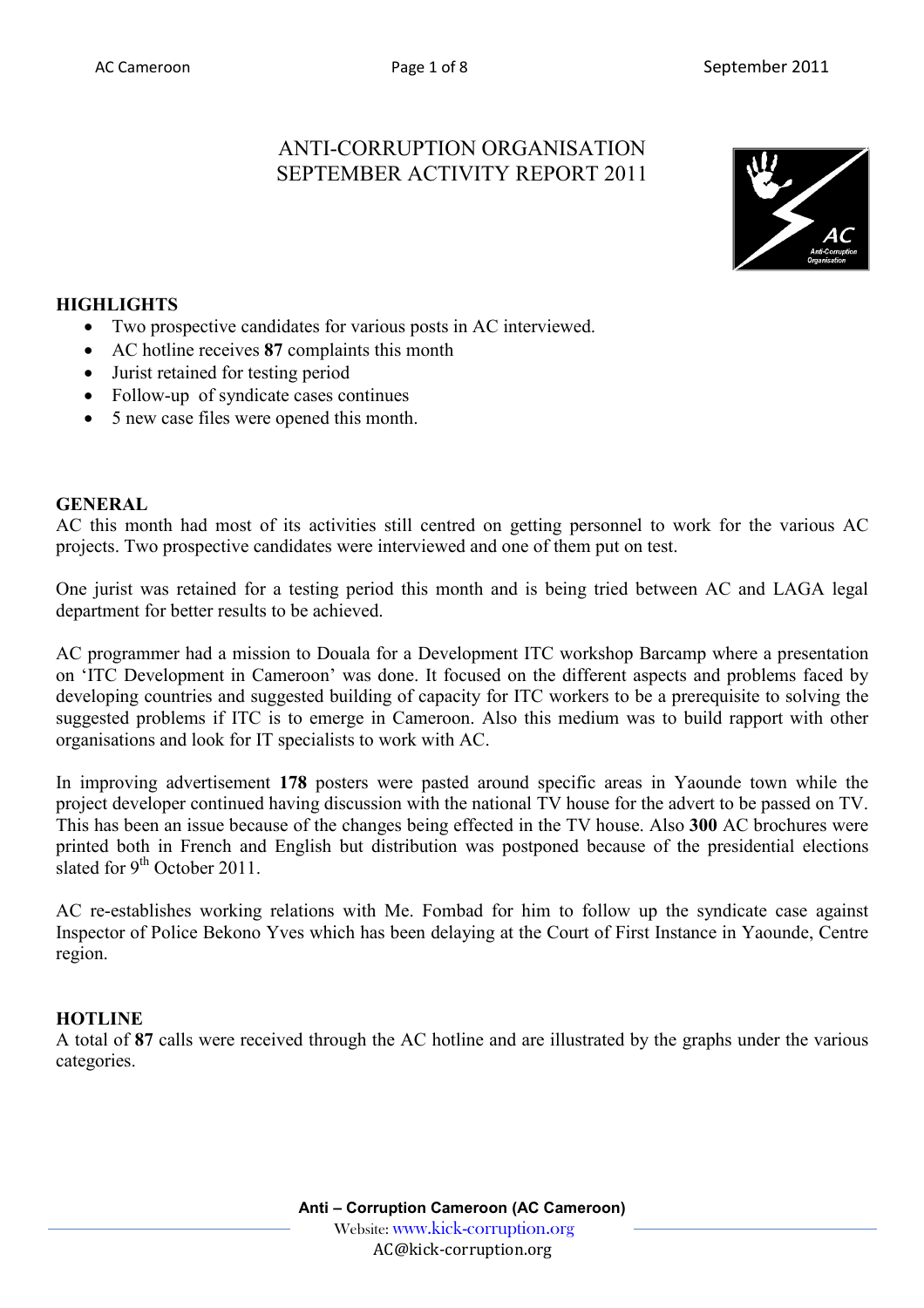

In the month of September 2011 **21%** of calls were non-responsive, while **79%** of calls received were responsive calls. A difference of **58%** between the responsive and non-responsive calls.



In September 2011, **43%** of responsive calls were corruption calls while **57%** of these calls were noncorruption calls.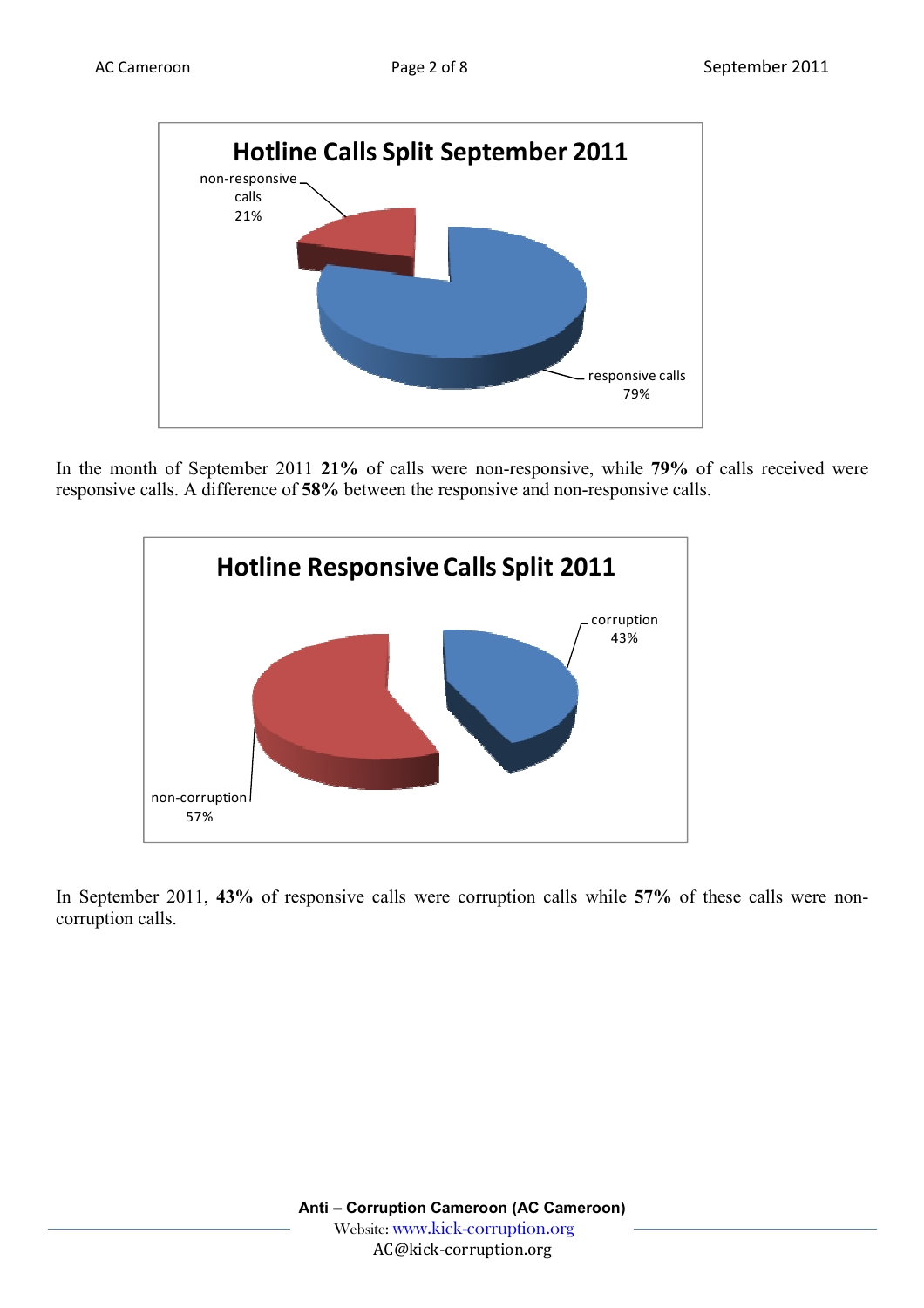

 **43%** of callers in the month of September 2011 denounced bribery, **23%** denounced extortion, **10%** procuring influence where people use their positions or that of others they know to get particular favours done for them at the detriment of others. **7%** of callers denounced abusive dismissal, swindling and misappropriation of public funds while **3%** denounced fraud.



In August 2011, non-corruption calls were represented by **59%** of assumed wrong numbers that called made up mainly of people who have corruption issues to denounce but are afraid to do so, **15%** needed legal advice, **13%** focused on human rights issues, and **8%** were calls on personal disputes while **3%** asked for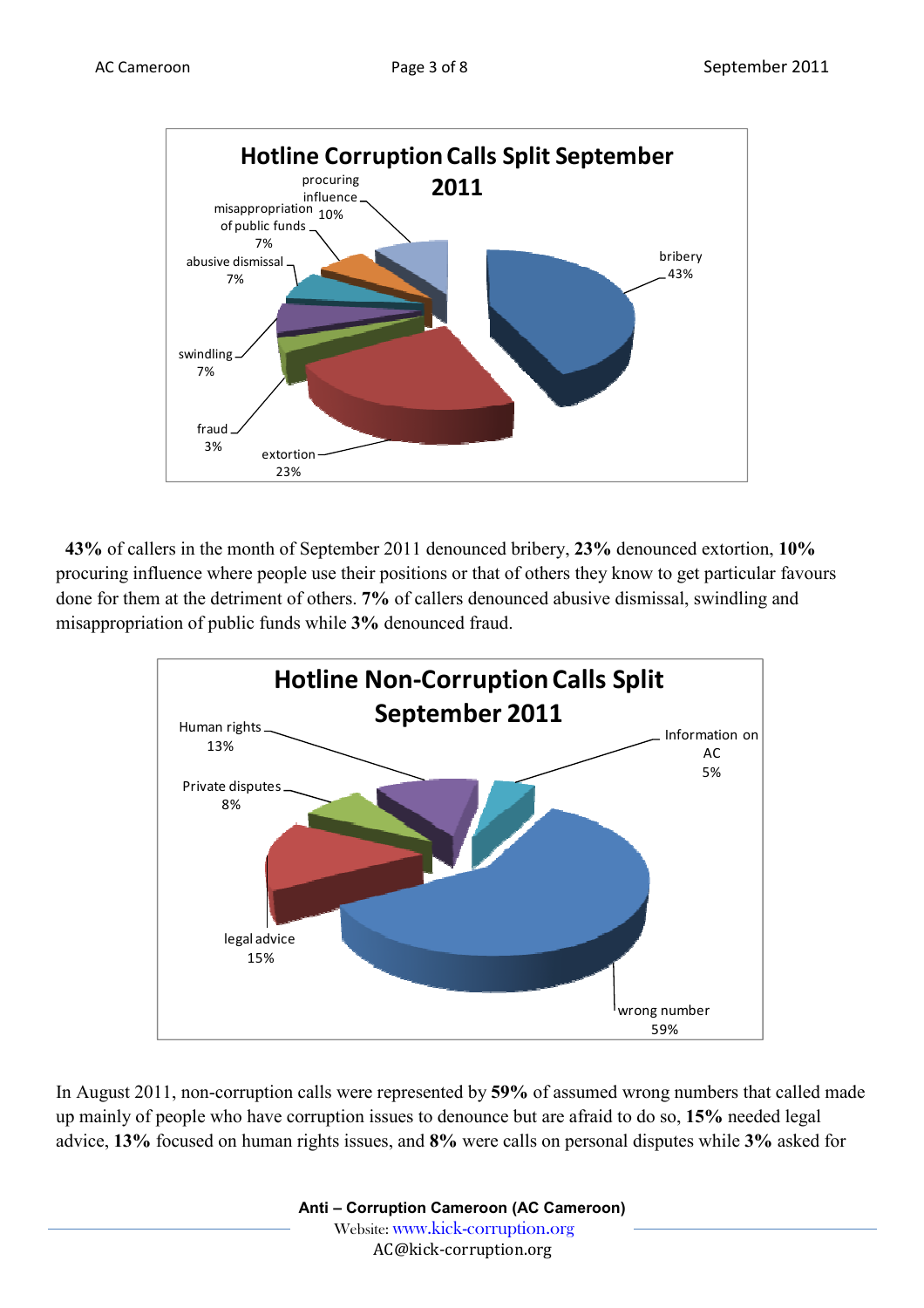information on AC.

#### **GENDER**

 Female gender in the month of September 2011 is still underrepresented with a percentage of **20%** callers, an increase of **10%**, while **80%** of the callers were male.



### **AGE RANGE OF CALLERS**



In the month of September the age range was made up only of the adults (31-55 years) with **66%** and youths (0-30 years) with **34%**. The same as that of last month with no calls received from the elderly (+55years) month.

> **Anti – Corruption Cameroon (AC Cameroon)** Website: www.kick-corruption.org AC@kick-corruption.org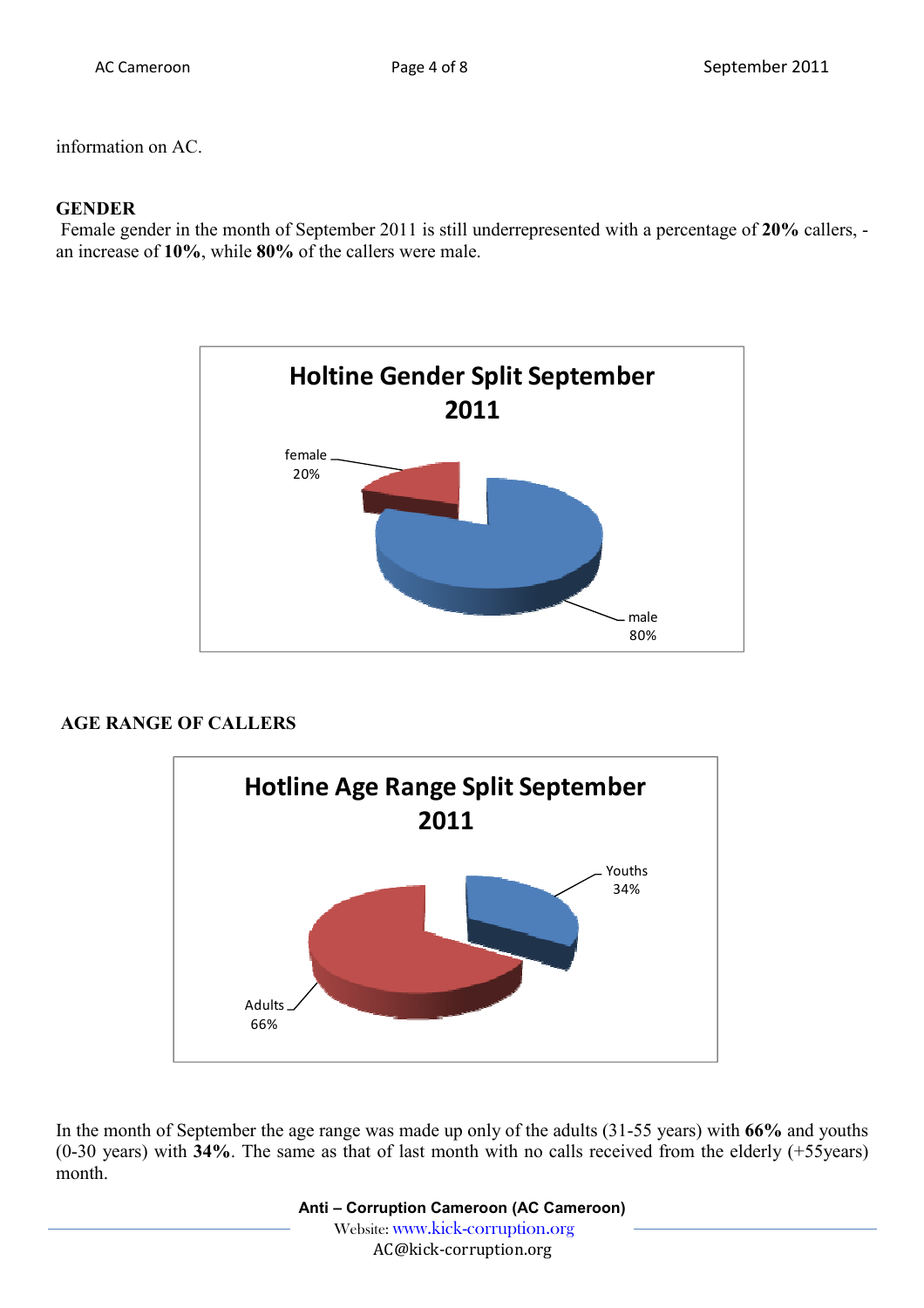# **REGIONAL DISTRIBUTION OF CALLS**



From the report, September 2011 had the most callers from the Littoral region making **39%.** This is as a result of the posters that were pasted towards the end of August in Douala. The least calls came from the Eastern and Western regions all with **2%** each. The other regions ranged between **4%** in the South, South West and Adamawa regions, **34%** in the Centre region and **5%** in the North West region and **3%** from the Extreme North region.

# **EMAIL ADDITION TO HOTLINE**

No email was received this month. One letter was received through a transport agency from Yokadouma, East region which focused on private teachers of primary schools in Yokadouma claiming for a year's salary which has not been paid by the Municipality of Yokadouma controlled by the mayor from 10% of revenue from the forestry sector.

# **INVESTIGATIONS**

**Five** case files were opened this month from calls received through the hotline.

- Case of Contractor and Elecam Regional Delegate Centre Region: AC met with a victim, who was contracted to produce ballot boxes at the cost of **15,000** FRS for each box but to be paid **10,000** FRS for the boxes. Classified as corruption in the form of extortion, AC is following the case to see if a report can be drawn-up against the Elecam Delegate. Four meetings in total were held to discuss on how to progress on this case. The victim was not very collaborative as he refused to sign the testimony form and follow AC procedures.
- Case of Nkolbisson market Trader against Urban Council Agent: The report that was drawn against a council agent in Nkolbisson market was given to the trader but could not be used for a court case as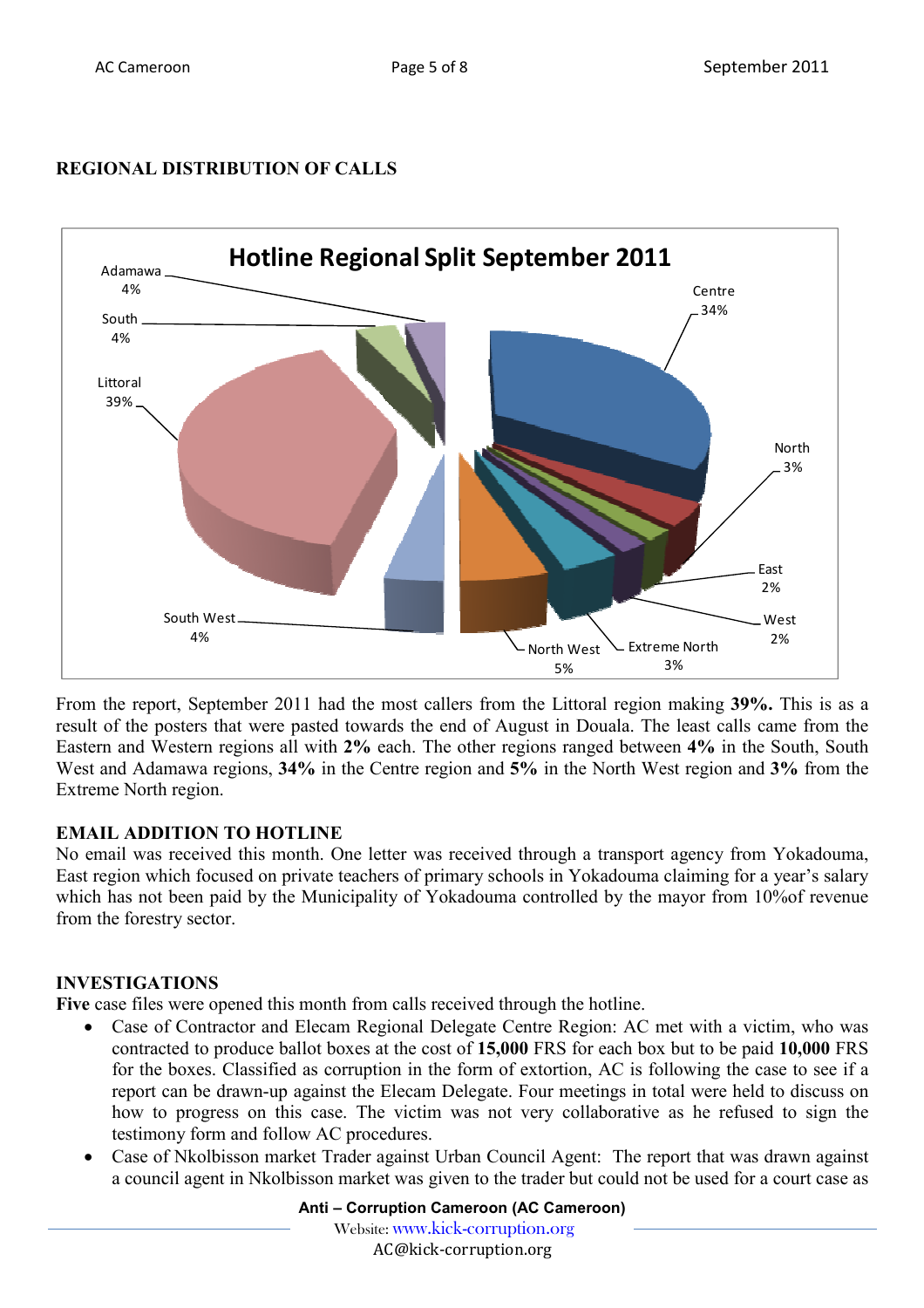the victim was not able to get the report on time and pay his tax as required by the law.

- Case of petty trader and gendarmerie: AC had a meeting with the petty trader who was being extorted by a gendarme officer at Marche Madagascar to pay community fee normally supposed to be **500FRS** and collected by council agents, but the gendarme was forcefully seizing the goods of these traders and soliciting more than **1000 FRS** from these traders to return their goods. AC procedures and how to work in future were discussed as he was no longer selling at the market again. He promised to work with AC whenever he perceived corruption cases AC could handle.
- Case of Parent against Principal of Lycee de Ngoa-Ekelle: AC also had a talk with a victim-parent of a lycee student who was extorted by the principal of Lycee de Ngoa Ekelle. For registration of his child into school, he paid a total sum of **38,700** FRS but was issued a receipt for **25,000** FRS without further explanations as to what happened to the remaining **11,700** FRS. The said principal was not open to public explanations to justify her actions. The victim was ready to work according to AC procedures but was later deterred by his wife who feared it may have repercussions on their child in school.
- Case of Victim unlawfully held in detention: LAGA legal department assisted in a mission in Douala where a victim was held in the detention and **100,000** FRS bribe solicited by the Commandant of Investigation Brigade in Bonaberi for his release. This case was not a success as all bailiffs contacted refused to work with AC for fear of aggression by gangs.
- Case of Primary school teachers against the Mayor of Yokadouma: Also this month AC is following up a case from Yokadouma where primary school teachers are complaining of not having been paid their salaries for 10 months by the mayor from 10% of forest revenue. It is assumed the mayor embezzled these funds and refuses to pay the teachers on the pretext of them not having a definite contract. Appeals made by these teachers to the Divisional officer did not yield any success. Centre d'Environnement et Developpement (CED) was contacted and a copy of the case file handed to them for follow-up and assistance.

# **LEGAL FOLLOW-UP**

- This month AC experienced a major problem with bailiffs in Douala. Most of the Bailiffs in Douala demanded a very high fee and secondly would not want to work according to AC procedures especially in cases concerning gendarmes and police officers for fear that these uniformed will retaliate violently against them through gangs incited by the police.
- AC also faces the problem of Bailiffs over the country as cases in other Regions like Adamawa make it difficult to get and engage a Bailiff according to AC standards and in small areas is difficult to get a Bailiff who is not known by most of the population.
- Legal follow-up of the 2 syndicate cases of taxi men against police officers continued this month. The first concerned two police officers working at the Nkolndongo police station against whom 3 taxi drivers lodged a complaint of extortion, while the other case had four taxi drivers lodging a similar complaint against a police officer in Efoulan police station. Several visits were made to the court house without success to retrieve a convocation letter for one of the police officer of Efoulan commissariat against whom taxi-men had lodged a complaint.
- This month AC had a failed case in Douala because the victim who is a parent of a student in Ecole Premier de Tergal did not want to follow AC procedures for a report to be drawn.
- So far AC has few bailiffs to work with .AC will work continuously with the Legal department of LAGA to continue to establish these contacts and legal follow-up.
- AC trainee jurist on a one week break for her university year 3, re-sit exams.
- A jurist was retained for testing this month being tested between AC and LAGA legal department for better results.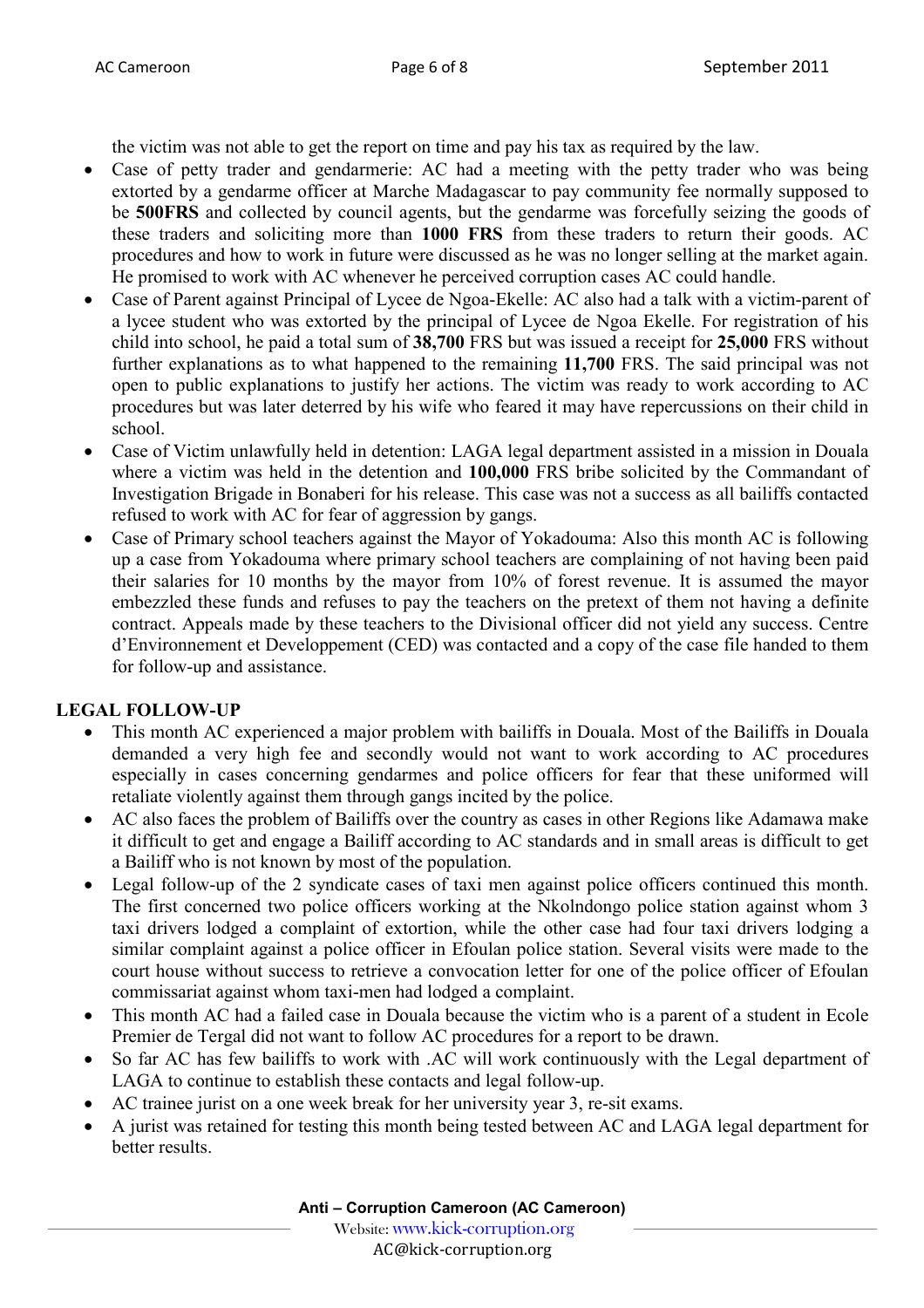#### **MEDIA**

 AC prints **300** brochures. **300** posters printed of which **178** were pasted in the Mvan area of Yaounde, targeting travel agencies and passengers.

Discussions with the CRTV house still on-going. Broadcast of the AC advert on TV has not been possible because of the many changes in procedure going on at the TV house.

### **MANAGEMENT**

AC this month had most of its activities still centred on getting personnel to work for the various AC projects. Two prospective candidates were interviewed and one of them put on test. None of these candidates are jurists but were considered for different positions in the AC structure depending on their abilities.

One jurist was interviewed and retained for testing this month and is being tested between AC and LAGA legal department for better results to be achieved.

## **EXTERNAL RELATIONS**

- Project developer met with the chief technician in CRTV for discussions on how to get AC on air through the news bar.
- AC Director met with Positive Generation on terms of collaboration for the Project Citizen Led Monitoring Improving Access to Basic Medication. The MoU between AC and TAW is in its final stage of being concluded. Various changes were made by both partners and a final version to be signed. This document describes the different roles of AC and TAW in the execution of the Citizen Led Monitoring of Corruption in the Health Sector and the results expected to conclude the project a success or failure.
- AC Director met with the World Bank Governance Specialist on increasing transparency and accountability in World Bank projects.
- AC Director and AC programmer met with the World Bank Regional Agriculture Specialist, to use AC's ITC capacity to assist the World Bank in setting an SMS system of communication for the benefit of Cameroon's economy. Later on a follow up meeting was held with the PACA team on the same subject.
- AC director participates in the World Bank Africa Strategy conference call meeting chaired by the World Bank Deputy Director for Africa.
- AC director met with the British High Commissioner on, the Fight against corruption and space for Civil Society.
- AC Director met with the World Bank Governance Specialist on increasing transparency and accountability in World Bank projects.
- AC programmer had a mission to Douala for Bar Camp giving a presentation on 'ITC Development in Cameroon'. It focused on the different aspects and problems faced by developing countries and suggested building of capacity for ITC workers to be a prerequisite to solving the suggested problems if ITC is to emerge in Cameroon. Also this medium was to build rapport with other organisations and look for IT specialists to work with AC.